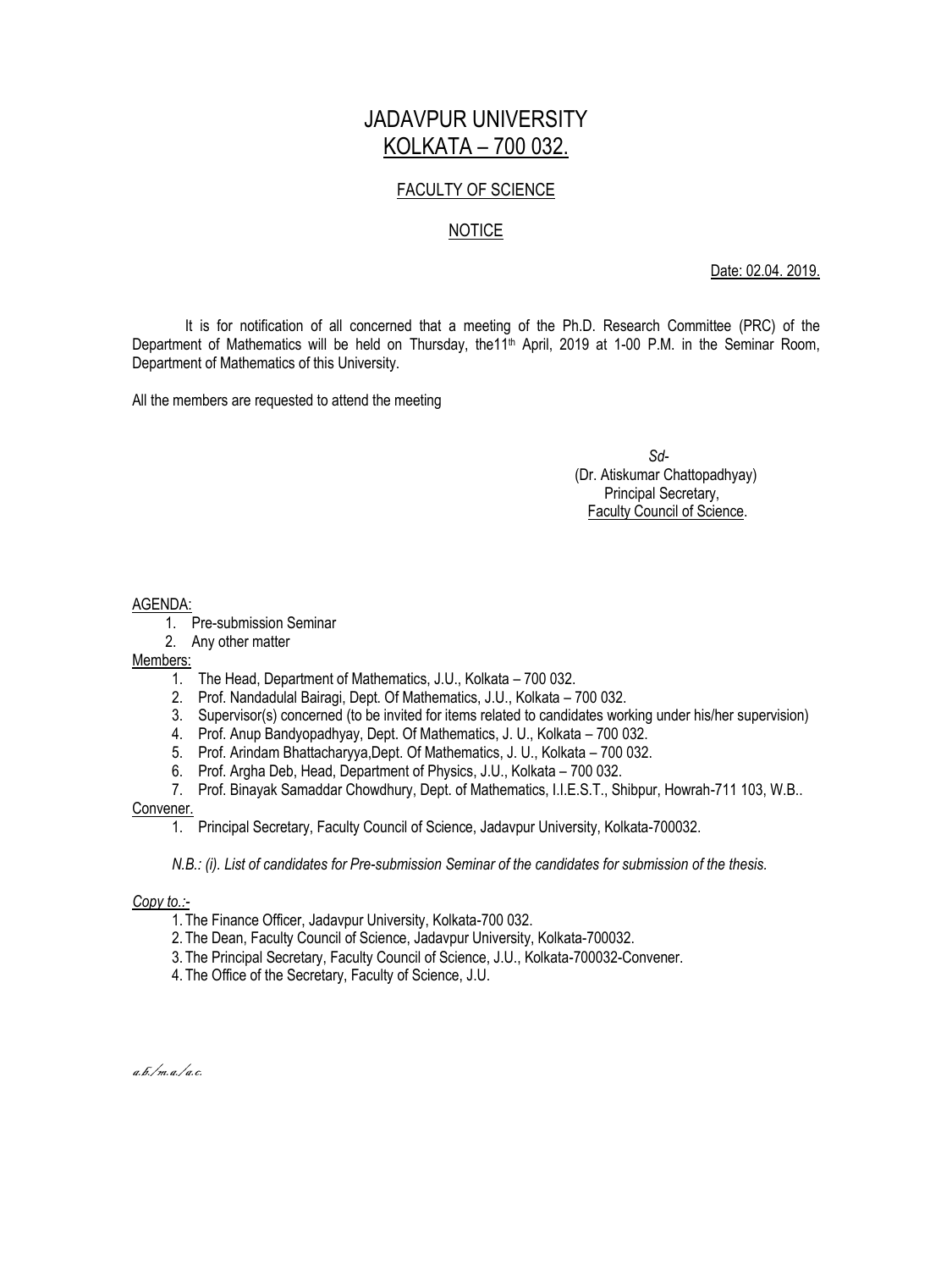# **DEPARTMENT OF MATHEMATICS**

## **LIST OF CANDIDATES FOR PRE-SUBMISSION SEMINAR FOR SUBMISSION OF THE THESIS**

| List of Candidates for pre-submission seminar for submission of the thesis<br>Department of Mathematics<br>Venue:<br>Date: 11.04.2019<br>1-00 P.M<br>Time: |                                                               |                                                                                                                                                                                         |                                                                                                                          |                         |                                                    |  |  |  |
|------------------------------------------------------------------------------------------------------------------------------------------------------------|---------------------------------------------------------------|-----------------------------------------------------------------------------------------------------------------------------------------------------------------------------------------|--------------------------------------------------------------------------------------------------------------------------|-------------------------|----------------------------------------------------|--|--|--|
| SI.<br>No.                                                                                                                                                 | Name of the<br>candidates<br>[Index No]                       | Name of the<br>Supervisor/s                                                                                                                                                             | Proposed Title of<br>the Thesis                                                                                          | Date of<br>Registration | Date of<br>Publication<br>of Course<br>Work Result |  |  |  |
| 1.                                                                                                                                                         | Smt. Upasana<br>Samanta<br>[Index No.:<br>209/14/Maths./23]   | Prof. Pratulananda<br>Das, Dept. of<br>Maths., J.U.,<br>Kolkata-700032.                                                                                                                 | "Investigations<br>of certain results<br>on selection<br>principles in<br>topological spaces<br>using ideals".           | 29.10.2014              | 04.04.2016                                         |  |  |  |
| 2.                                                                                                                                                         | Sri Nilankush<br>Acharya<br>[Index No.:<br>116/16/Maths./24]  | Prof. Prabir Kr.<br>Kundu, Dept. of<br>Maths., J.U.,<br>Kolkata-700032<br>and Dr. Kalidas<br>Das, Associate<br>Professor,<br>Krishnagar Govt.<br>College,<br>Krishnagar-<br>741101, W.B | "On Boundary<br>Layer Flow of<br>Conducting<br>Nanofluid".                                                               | 21.06.2016              | 15.05.2018                                         |  |  |  |
| 3.                                                                                                                                                         | Smt. Sangita<br>Patra<br>[Index No.:<br>146/13/Maths./22]     | Prof. Buddhadeb<br>Sau, Dept. of<br>Maths., J.U.,<br>Kolkata-700032.                                                                                                                    | "Energy Aware<br>Sensing coverage<br>in Wireless<br>sensor network".                                                     | 10.07.2013              | 19.02.2016                                         |  |  |  |
| 4.                                                                                                                                                         | Smt. Pritikana<br>Bhandari<br>[Index No.:<br>88/16/Maths./24] | Prof. Subenoy<br>Chakraborty,<br>Dept. of Maths.,<br>J.U., Kolkata-<br>700032.                                                                                                          | "Investigation of<br>Thermodynamic<br>Stability Criteria<br>for Different<br>Cosmic Fluid<br>Models of the<br>Universe". | 04.05.2016              | 04.05.2017                                         |  |  |  |
| 5.                                                                                                                                                         | Sri Shibaji<br>Halder<br>[Index No.:<br>16/16/Maths./24]      | Prof. Subenoy<br>Chakraborty,<br>Dept. of Maths.,<br>J.U., Kolkata-<br>700032.                                                                                                          | "Wormhole<br>solutions in<br>different gravity<br>theories and<br>continuous cosmic<br>evolution".                       | 03.02.2016              | 04.05.2017                                         |  |  |  |